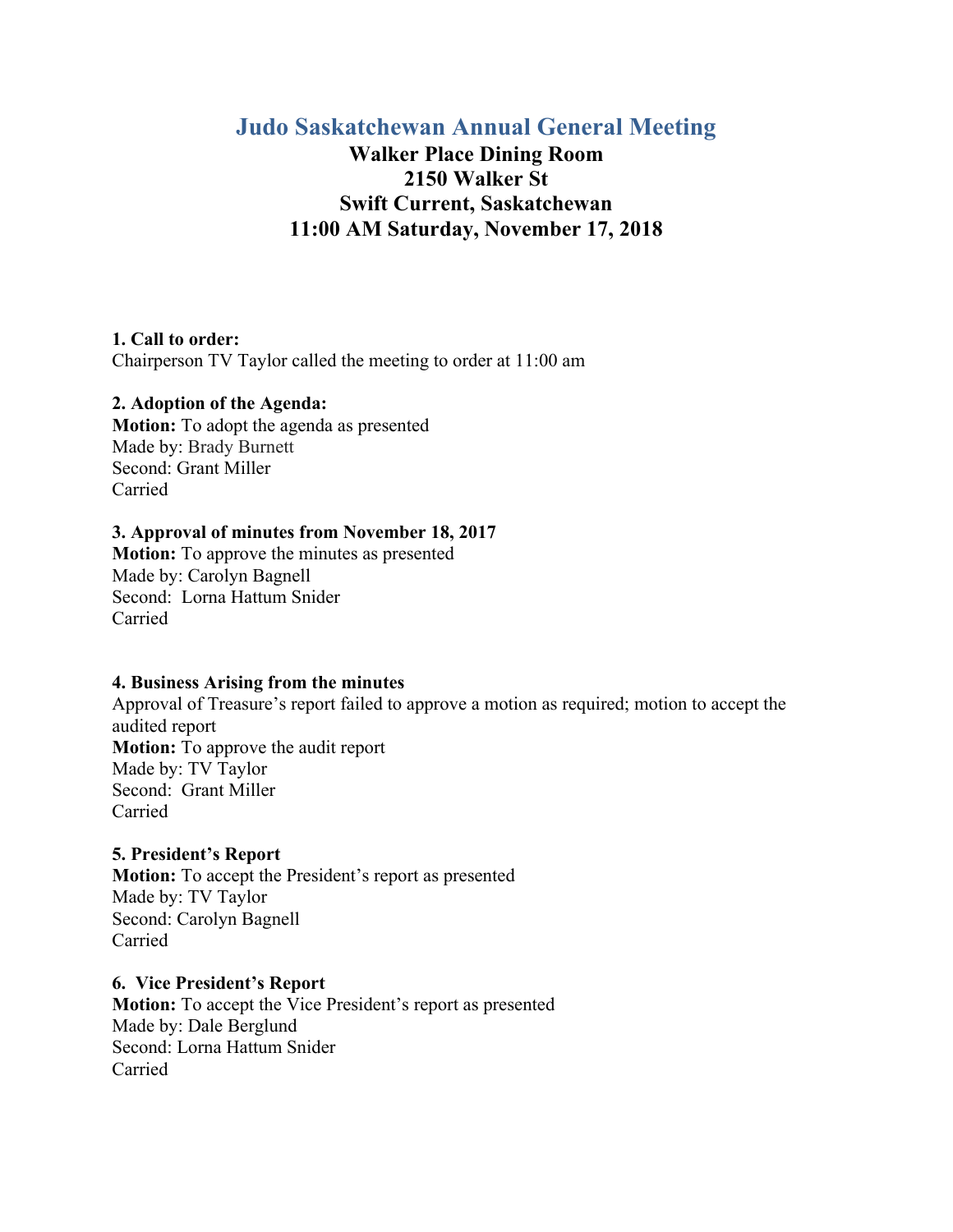### **7. Treasurer's Report**

Sandy Taylor presented the Treasurer's Report **Motion:** To accept the Treasurer's Report as presented Made by: Sandy Taylor Second: Tammy Guthrie Carried

**Motion:** To accept the audit report ending August 31/2018 Made by: Sandy Taylor Second: Brian Cook Carried

**Motion:** To use the current services of Priority Accounting of Regina as auditor for 2018-2019. Made by: Sandy Taylor Second: Jim Wiens Carried

### **8. Chair of Finance**

**Motion**: To accept the Chair of Finance's Report as presented Made by: Carolyn Bagnell Second: Aiden Skaf Carried

### **9. Athletes Representative's Report**

**Motion**: To accept the Athletes Representative's Report Made by: Megan Neuman Second: Sandy Taylor Carried

#### **10. Registrar's Report**

**Motion:** To accept the Registrar's Report as presented Made by: Kate Schneider Second: Grant Miller Carried

#### **11. Chair of Participation and Development**

**Motion**: To accept the Chair of Participation and Development Report Made by: Tammy Guthrie Second: Glen Miller Carried

**12. Chair of Coaches Report Chad Litzenberger was not in attendance**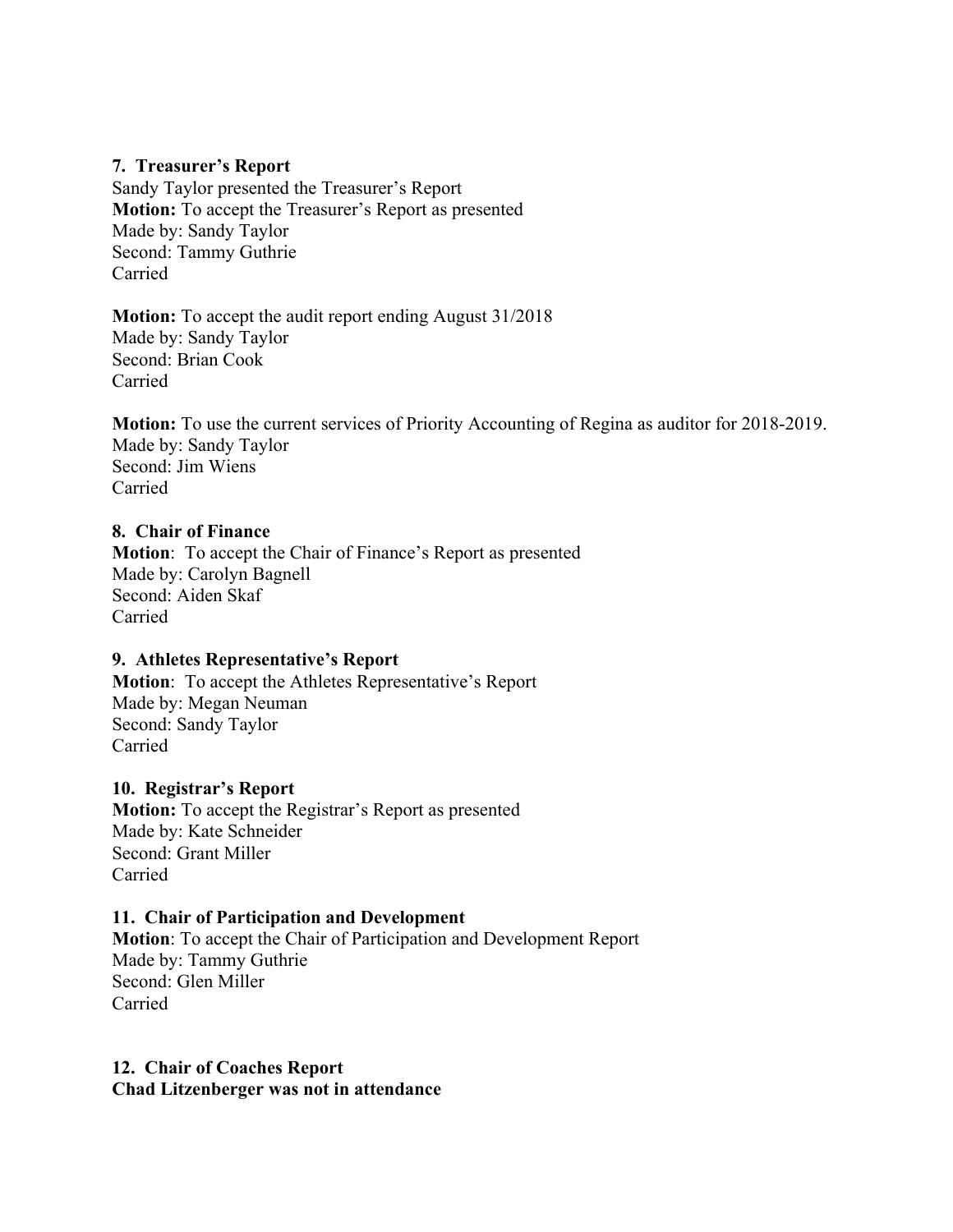**Motion:** To accept the Chair of Coaches Report as presented Made by: Dale Berglund Second: Grant Miller Carried

# **13. High Performance Coach Report**

## **No Report**

- **TV Taylor had noted that the HP Coach Amy Cotton had resigned her position and last day with Judo Sask was August 21/ 2018. Position had not be filled** 

## **14. Grading Board Report**

**Motion**: To accept the Grading Board Report as presented Made by: Brian Cook Second: Dale Berglund Carried \*\* Grant Miller of south Corman Park Judo club commented on how well the Grading was organized. **15. Official's Committee Report Motion**: To accept the Official's Committee Report as presented Made by: Ross Kostron Second: Carolyn Bagnell Carried

# **16. National Coaching Certification Program Report**

**Motion**: To accept the National Coaching Certification Program Report as presented Made by: Dale Berglund Second: Blair Doige Carried

Brief discussion about the participants for the coaching courses, attendance was good but still waiting for assignments from some that attended.

- NCCP inquiry what need to happen to be a course conductor. Dale explained that there were courses that he had to take through Judo Canada, TV stated that there is a freeze on developing conductor develop courses due to there have been low attendances for Dojo Assistants and Dojo Instructors.
- Clubs encourage some of their members to take the Dojo Assistant and Dojo Instructor courses and those that are interested to send the list to Dale Berglund attendance minimum 8; maximum 20.
- South Corman Park Judo Club offered to host NCCP courses at no charge to Judo Sask

# **17. Newsletter/Web Page Editor's Report**

**Motion**: To accept the Newsletter/Web Page Editor's Report as presented Made by: Michelle Wiens Second: Kim Bergey Kaip Carried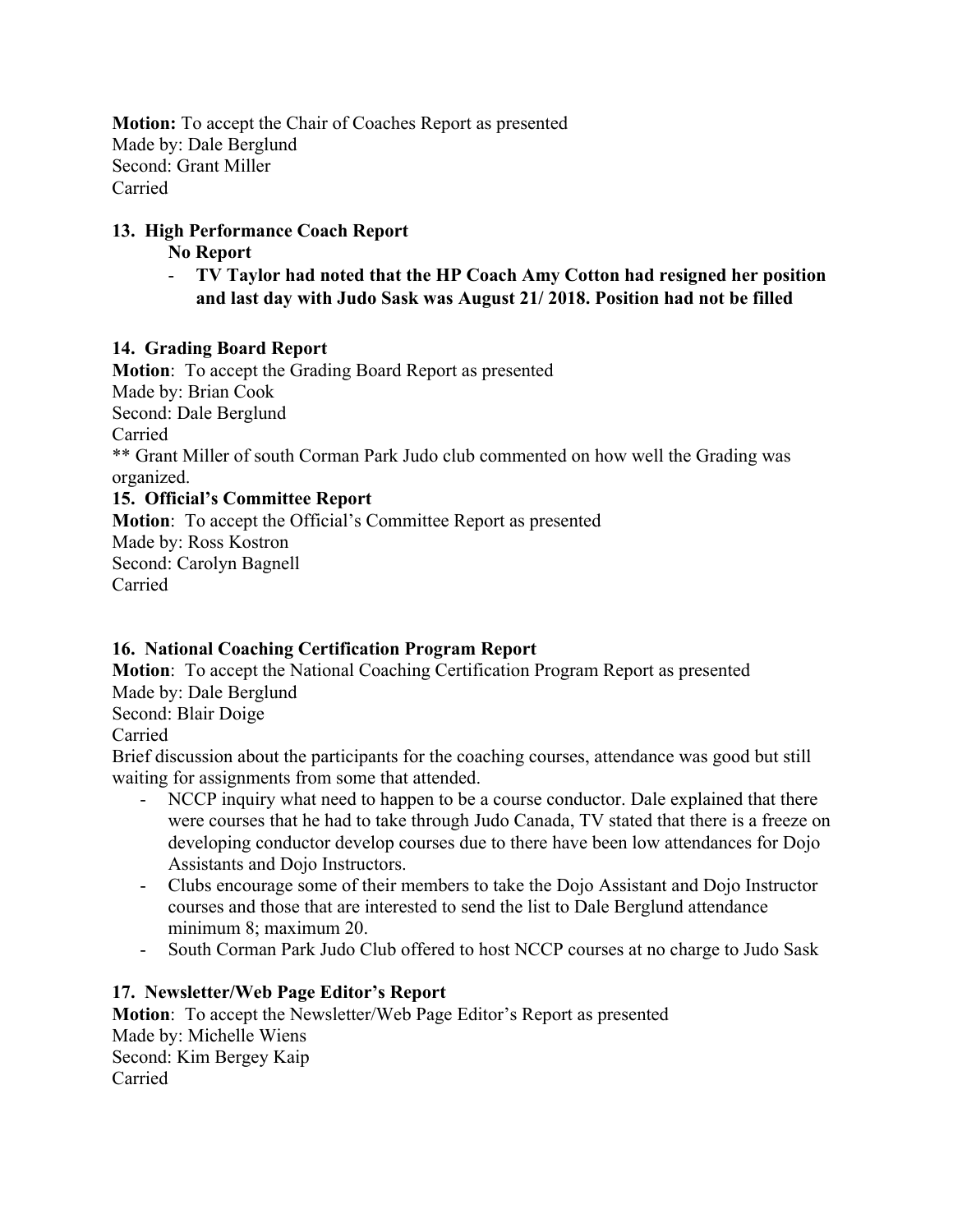- Sandy Taylor complimented and gave thanks to Michelle Wiens for years of managing the Judo Sask Webpage

**18. Election of Officers and Chairperson** 

**Lorna Hattum Snider – Director and Nominations Committee member call 3 consecutive times before voting is closed** 

**Carolyn Bagnell – collecting ballots & count, April Korchinski confirming count and Melissa Carighan confirming count** 

**President – Nancy Jewitt-Filteau – elected; nominees Nancy Filteau, Name to stand TV Taylor** 

**Treasurer – Ryan Finn – elected; Sandy Taylor withdrew her name as treasurer – nominees: Ryan Finn, April Korchinski** 

**Chair of Coaches –Destiny Gibney – elected; nominees Blair Taylor, Aiden Skaf, Destiny Gibney** 

**Chair of Participation and Development –Justin Filteau –elected by acclamation; nominees: Justin Filteau, Tammy Guthrie withdrew her name as chairperson of Participation and Development.** 

**Chair of Grading – Brian Cook – elected; nominees – Brian Cook & Kim Bergey Kaip Chair of Officials – Ross Kostron – elected by acclamation** 

**Chair of NCCP – Dale Berglund – elected by acclamation** 

**Webpage Editor – Ezra Lalonde – elected by acclamation; nominee Ezra Lalonde– Michelle Wiens withdrew her name as Webpage editor** 

**Registrar – Kate Schneider – elected by acclamation – nominee Sherry McKay – Sherry's name was withdrawn as nominee; she is not a active member of Judo Sask** 

**Athletes Representative – still holding position Megan Neuman- an election will be held at Team Training December 2, 2018** 

# **19. New Business**

- Discussion: Before next elections 2019 – a list of nominees should be sent to the registrar one month prior to confirm nominees are registered members with Judo Sask and in good standing. - Discussion RE: Club Registrations – Trackie has lightened the admin work for the registrar but

still requires the Clubs to submit registration monies to her.

- Trackie to register to accept, privacy/ non privacy policy clause; check if that is an option to opt out/ opt in for specifics as media/ picture posted on social medias.

- Possibly teaching and training for positions before any elections. Interests in learning and taking over a responsibility; mentoring for those that are interested.

# **20. Date and Location of next AGM**

Discussion regarding the date and location of the 2018 AGM. The Non Profit Corporations ACT and Sask Sport dictate the time frame of when the AGM is held.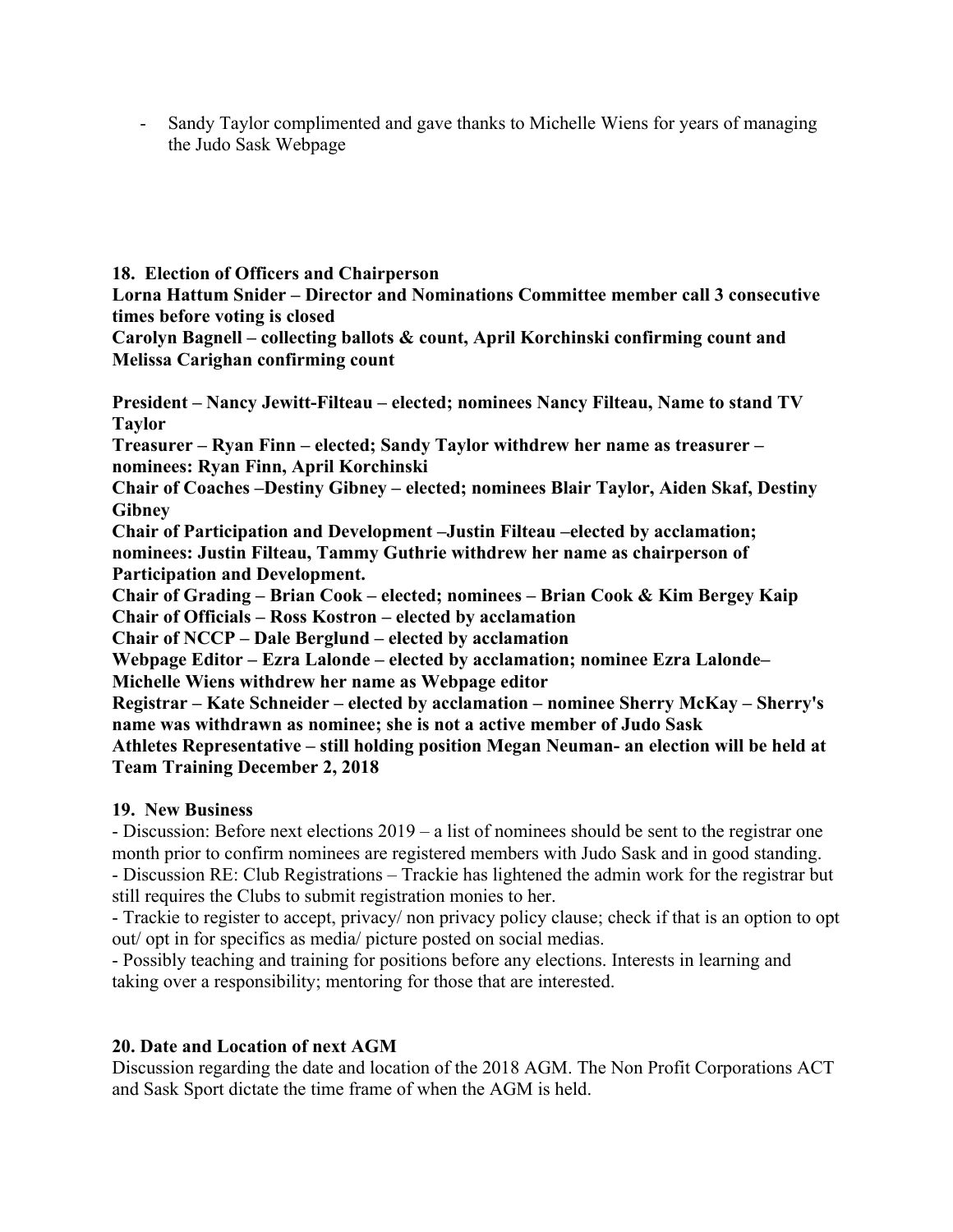**The next AGM will be held in Watrous November 16,2019; Watrous Judo Club will host Provincial Tournament Motion**: To accept the date of the next AGM Made by: Glen Miller Second: Kate Schneider Carried

## **21. Adjournment**

Motion to Adjourn was made by Brian Cook Adjournment at 1:07 PM

# **Judo Saskatchewan Annual General Meeting Swift Current, Saskatchewan Saturday, November 17, 2018**

|                | Name                    | Club              | <b>Voting Member</b> |
|----------------|-------------------------|-------------------|----------------------|
|                | T.V. Taylor             | Prince Albert     | Yes                  |
| $\overline{2}$ | Lisa McDougall          | Prince Albert     | Yes                  |
| 3              | Sandy Taylor            | Prince Albert     | Yes                  |
| $\overline{4}$ | <b>Brian Cook</b>       | Moose Jaw         | Yes                  |
| 5              | <b>Blair Doige</b>      | Saskatoon YMCA    | Yes                  |
| 6              | Destiny Gibney          | Moosejaw          | Yes                  |
| 7              | Ryan Finn               | Saskatoon YMCA    | Yes                  |
| 8              | April Korchinski        | Senshudokan       | Yes                  |
| 9              | Kate Schneider          | Vibank            | Yes                  |
| 10             | Ezra Lalonde            | South Corman Park | Yes                  |
| 11             | Tammy Guthrie           | Prince Albert     | Yes                  |
| 12             | <b>Grant Miller</b>     | South Corman Park | Yes                  |
| 13             | Connie Miller           | South Corman Park | Yes                  |
| 14             | Nancy Filteau           | Swift Current     | Yes                  |
| 15             | Justin Filteau          | Swift Current     | Yes                  |
| 16             | <b>Tristin Hoffarth</b> | Vibank            | Yes                  |
| 17             | Andrew McLeod           | Avonhurst         | Yes                  |
| 18             | Lorna Hattum Snider     | Avonhurst         | Yes                  |
| 19             | Kim Bergey Kaip         | Avonhurst         | Yes                  |